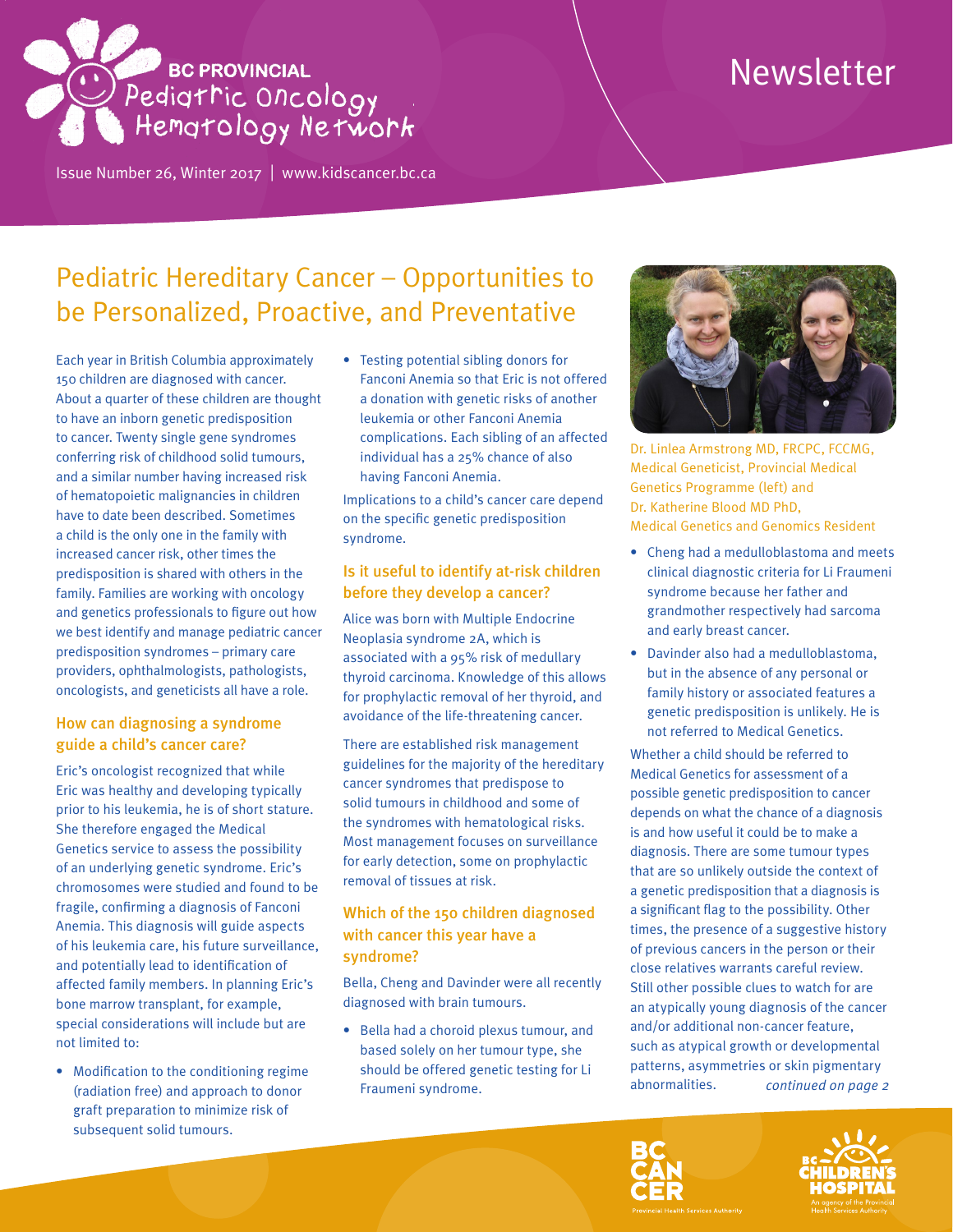#### *Pediatric Hereditary Cancer continued from page 1*

# How can we identify at-risk children before a first cancer occurs?

Baby Fred has asymmetry of the legs and feet. His family doctor referred him to Medical Genetics for assessment. He was diagnosed with hemihyperplasia (an abnormality of cell proliferation leading to asymmetric overgrowth). Genetic testing demonstrated similar changes as seen in Beckwith Wiedemann syndrome (BWS), indicating his presentation represents the subtle end of the BWS clinical spectrum. He should have surveillance as per BWS.

Some hereditary cancer syndromes have associated physical and developmental manifestations which may be the signs of a syndrome diagnosis. For example, BWS is variably characterized by macrosomia or hemihyperplasia, macroglossia, omphalocele and neonatal hypoglycemia. This syndrome is associated with an increased risk for embryonal tumours, particularly Wilms tumour and hepatoblastoma, but also rhabdomyosarcoma, neuroblastoma and adrenocortical carcinoma. Surveillance is recommended.

Another way which can result in a child being diagnosed with a cancer predisposition syndrome before developing a first tumour is based on a diagnosis of a hereditary cancer syndrome in the family member. Children often come to attention when a parent develops a medullary thyroid cancer and is found to have a pathogenic variant in the gene associated with MEN2.

# How does the inheritance within a family work?

Hariet was diagnosed with a rhabdoid tumour. In a percentage of families, siblings have a very high risk of rhabdoid tumour. Careful planning at the time of Hariet's

Examples of syndromes with childhood brain cancer risk: Biallelic mismatch repair deficiency Lynch syndrome Li Fraumeni syndrome Nevoid basal cell carcinoma syndrome Rhabdoid tumour predisposition Familial adenomatous polyposis Melanoma astrocytoma syndrome Tuberous sclerosis

surgery meant that a tiny part of her tumour could be tested and the mutations which drove formation of her tumour identified. Further testing is then able to clarify where the mutations started. When the mutations are only present in the tumour and not the child's blood, the child does not have an inherited syndrome. If the child shows one of the tumour mutations also in the blood cells, this is evidence that the child has the rhabdoid tumour predisposition syndrome. When that is the case, the mutation could be new in the patient or inherited from one of the parents. It is in this latter scenario that there is a chance of recurrence in siblings. Knowledge of the inheritance patterns and gene(s) involved in each syndrome, respectively, allows for genetic counselling

about risks and provides possibilities of predictive genetic testing. Some syndromes are inherited in an autosomal dominant manner, meaning that parents with increased predisposition for developing cancer have a 50% chance of passing the risk on to each of their children. If the underlying genetic variant in a family with a predisposition to childhood cancer has been determined, predictive genetic testing for at risk children might be a consideration. If the testing in Hariet's family established that her siblings are at risk, predictive testing to guide surveillance would be an option for each.

# What is meant by an "incidentally" identified cancer predisposition?

Ingo was being investigated for intellectual disability with a test that provides a broad assessment of the genome. A pathogenic variant involving the APC gene was found, which identifies that he is at increased risk of colon cancer and risk management is indicated for him and any other family member who also carries the variant. Identification of a hereditary cancer predisposition can occur secondary to genetic testing performed for an alternative purpose. Chromosome microarray and whole exome sequencing are genetic tests that interrogate the whole or large portions of an individual's genetic information. Chromosome microarray testing is routinely ordered for a variety of indications and provides information about segments of a chromosome that may be present in single or multiple copies, compared to the typical

two copies. Copy number variations may contain genes known to be associated with cancer predisposition. Whole exome sequencing provides information about genetic variation within the coding regions of genes. Incidental identification of mutation in a tumour suppressor gene or oncogene can occur and result in the diagnosis of a cancer predisposition syndrome. Ingo's variant could be a deletion involving the APC gene found on a chromosomal microarray or an APC intragenic mutation found on an exome.

# What are some of the social and ethical considerations?

When testing is predictive of an individual's future cancer risk, and has the potential to stratify risks of family members, there is important pretest counselling that needs to occur to ensure informed consent of families. These are important for families and care providers to become aware of, but detailing them is beyond the scope of this piece.

# Are there useful resources for professionals who want to learn more?

- The American College of Medical Genetics and Genomics and the National Society of Genetic Counselors have published referral indications for cancer predisposition assessment.
- GeneReviews is a publically available online series of review articles with postings for many of the syndromes.

#### **Summary**

Children born with a genetic predisposition to childhood cancer can be identified by various means for the purposes of optimizing their cancer care, and early cancer preventative strategies for the child and any other at-risk family members. Criteria that bring children to attention include one or more of the following: a diagnosis of a tumour type on its own associated with a high risk of an underlying syndrome, physical and developmental manifestations suggestive of a syndrome, a family history of high risk cancer or a diagnosed cancer predisposition syndrome, or an incidental finding in genetic sequencing or chromosome studies. This is a complex area of care where investments in organization of clinical care and research have major potential to improve the wellbeing of children and their families.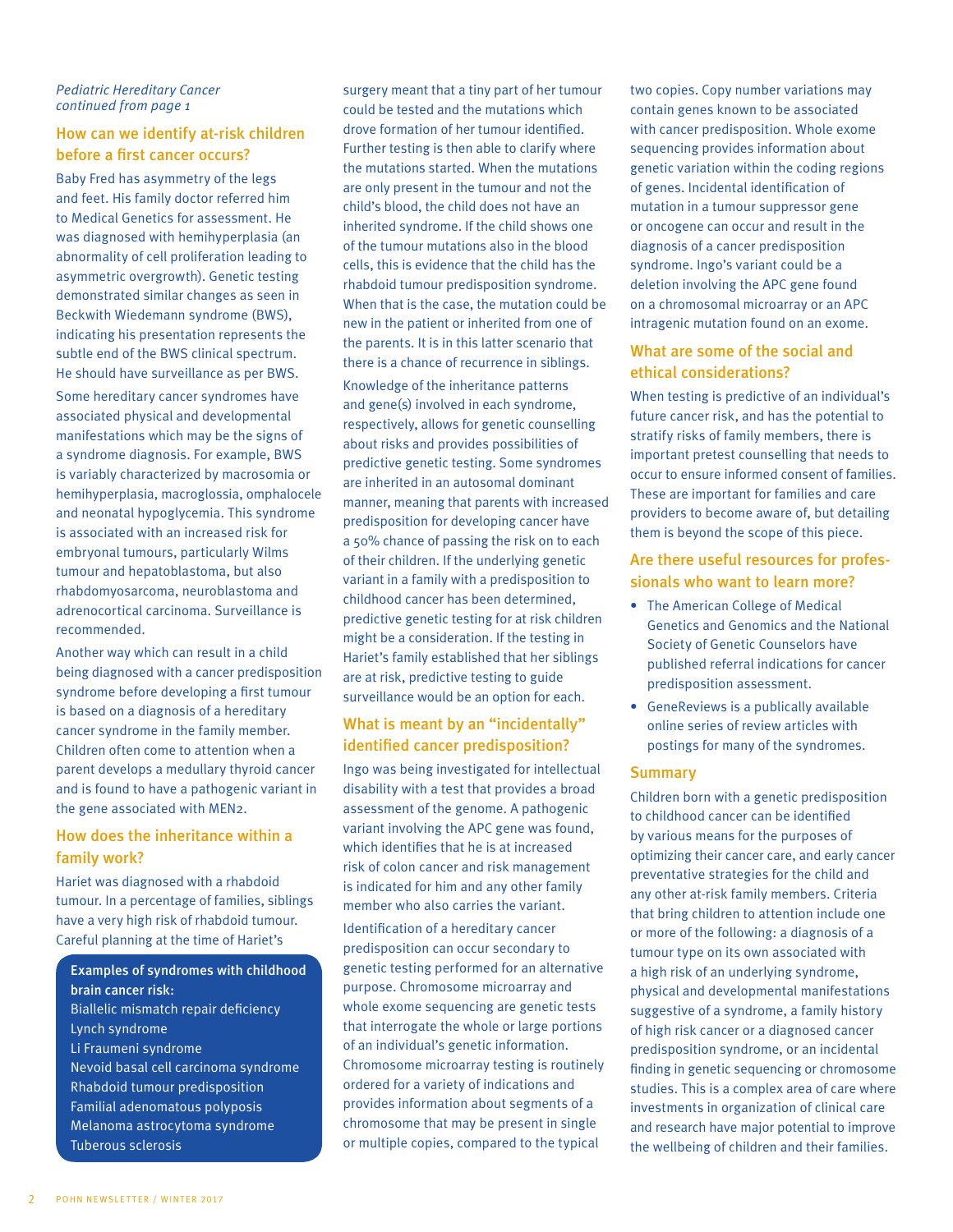# Vaccination in Kids with Cancer

Vaccination for common childhood diseases could be the most important medical advance of the era of modern medicine, with a marked reduction in mortality and morbidity due to common infection agents.



#### DR. ROD RASSEKH, MD MHSC FRCPC

Diseases such as small pox have been eradicated, and morbidity from infections such as polio are no longer commonplace. Unfortunately, due to misinformation on the internet regarding safety of vaccines, and the fact that people do not remember the morbidity and mortality of the prevaccine era, the rates of vaccination have dropped significantly in the Western world and there are now many communities where vaccination rates have dropped below 50%. British Columbia (BC) unfortunately seems to be a leader in geographic areas with extremely low rates of vaccination. In affluent areas of Vancouver, reports show rates of vaccination of two year olds of only 60%. Herd immunity (the immunization rates needed to protect the entire population) requires an immunization rate of 90% in the community. We have entered an era where we no longer have herd immunity in BC and we are seeing the impact of this in pediatric oncology where we have had issues with outbreaks involving our patients in their home community of diseases we have not had to deal with in decades such as measles. Unfortunately, a major impact of the anti-vaccination movement is that the most vulnerable members of our community, including the immunocompromised, can no longer rely on herd immunity to keep them safe. Infections in our population of children during therapy can have devastating effects, especially if occurring at times of severe cytopenia or immunomodulation. In addition, chemotherapy has a very significant effect on the long-term immune memory from vaccination – leading to many of our long term survivors of pediatric cancer no longer

having protection due to waning immunity years post chemotherapy. Therefore, many survivors may feel that they are protected from these infections when outbreaks occur, when in fact their immunity has been long lost. Vaccination is therefore a major focus of our survivorship program, with guidelines on who to vaccinate, when to vaccinate, and what special groups need additional vaccination. In collaboration with our infectious disease colleagues and our public health colleagues at the BCCDC we have updated our approach to immunization recently in BC. Our historical model was to check vaccine antibody titers in survivors at specific time points and to vaccinate when immunity levels dropped below protective levels. However, this approach relies on multiple steps, including remembering to do the antibody levels, and then if low arranging for vaccines to be given. In addition, this assumes we can follow our survivors throughout life into adulthood – and does not capture the immunity lost once they graduate from our follow-up clinics. This has resulted in us changing our approach to vaccination in order to ensure highest rates of protection for our survivors, after a review of the available literature. For the average pediatric cancer survivor, we no longer routinely check vaccine antibody titers, but instead do booster vaccines regardless of antibody status. This article will update some of the evidence for this practice change.

#### Immune System and Cancer Therapy

Our immune system is comprised of both the cellular and humoral immune systems, and these are both suppressed by cancer and its treatment. Humoral immunity is where antibodies from B-lymphocytes recognize antigens on pathogens. Studies looking at antibody levels in children receiving chemotherapy for leukemia show that IgA and IgM levels drop during therapy, but recover approximately 6 months post therapy completion. Interestingly, IgG levels are typically maintained at normal levels throughout treatment. Therefore, vaccinations that children received prior to therapy often have protective effects for them during chemotherapy. This is why we

check varicella IgG levels at time of new patient diagnosis to know whether a child has protection from varicella (which can be fatal in immunocompromised children) such that we will treat those who are varicella IgG negative with VZIG in case of exposure. The cellular immune system involves T-cells, NK cells and macrophages and is also impacted greatly by chemotherapy and is thought to take longer to recover fully post therapy completion (up to 12 months to fully recover post therapy). Immune reconstitution takes much longer post stem-cell transplantation and therefore we have different rules for the allogeneic stem cell transplant group with regards to timing of vaccination (eg delaying live vaccines until 2 years post transplant).

#### Vaccination During Therapy

There are two reasons why most vaccines are typically not given during chemotherapy. Live vaccines are avoided as these may cause disease with the vaccine virus strain due to immune dysfunction. Therefore, one must avoid the following vaccines in children who are immunocompromised: oral polio, intranasal influenza (Flumist), oral typhoid, BCG, Yellow Fever, MMR and varicella. Inactivated vaccines are safe to give during chemotherapy, yet are typically deferred until after therapy as they have been shown to be much less effective when given before the immune system has recovered from chemotherapy. There were trials of giving varicella vaccination during maintenance phase of therapy in children with ALL, which showed that the vaccine was generally safe to give and that the immune response in the short term was quite good. However, 20-50% of subjects did develop skin lesions with vaccine strain virus that although did not cause morbidity, it did result in infection control issues in the pediatric oncology clinics. Therefore, it is not standard of care to give varicella vaccination during therapy. The only vaccine that we are typically giving during therapy is the yearly flu shot to protect against influenza. We do recommend this to all our children on treatment and only the inactivated (intramuscular) vaccine should be given and should be given when the *continued on page 4*